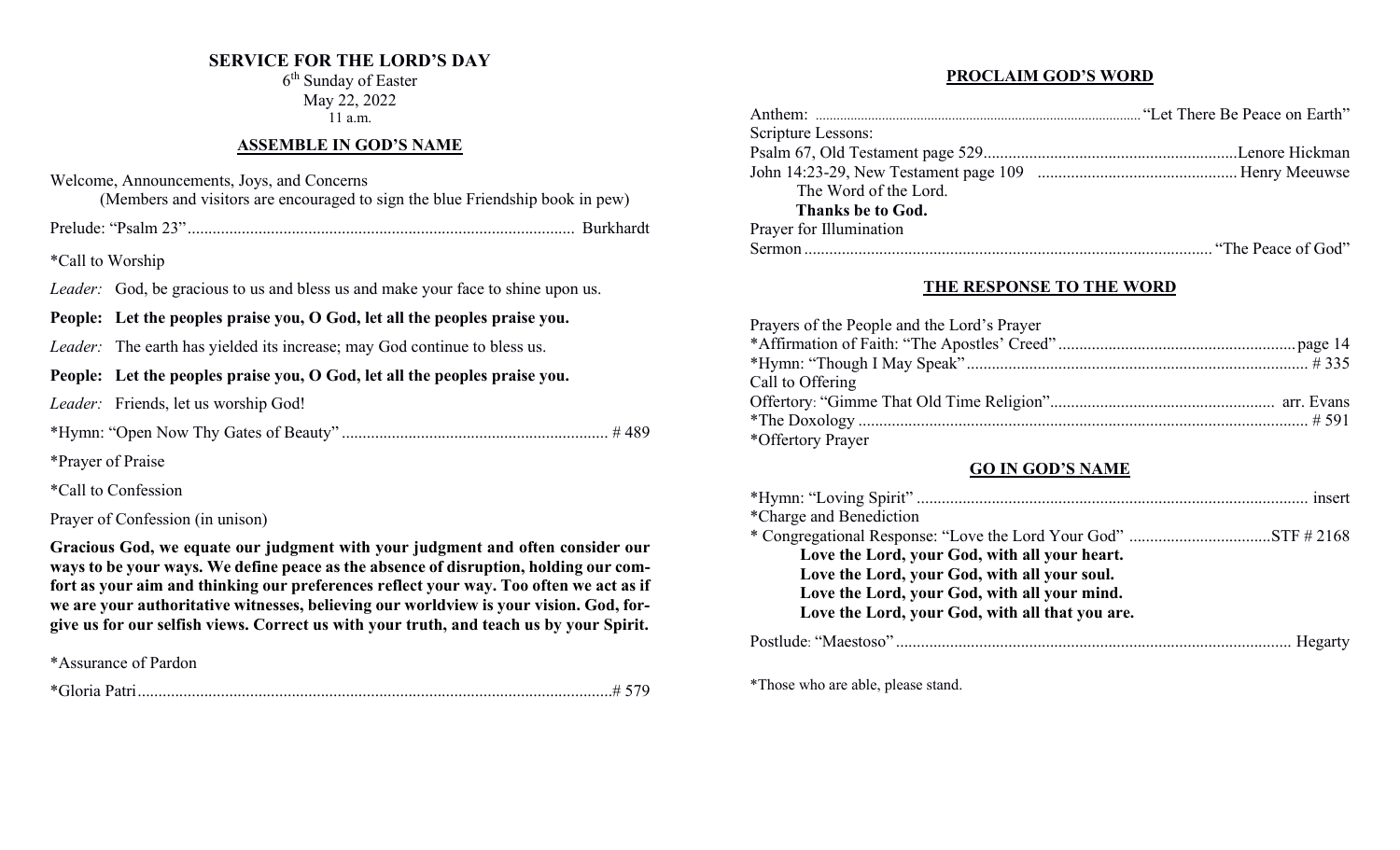#### **CHURCH DIRECTORY**

# **STAFF**

| <b>Henry Meeuwse</b>                      |
|-------------------------------------------|
| <b>Joe Meshach</b>                        |
| <b>Carolyn Burns</b>                      |
| <b>Sharon Courtney</b>                    |
| <b>Dorothy Frazier and Kristy Bucklew</b> |
|                                           |

#### **CHURCH OFFICERS**

| <b>Moderator</b>        | <b>Henry Meeuwse</b>                     |
|-------------------------|------------------------------------------|
| <b>Clerk of Session</b> | <b>Janis Blocker</b>                     |
| <b>Co-</b> treasurers   | <b>Billie Clark and Charlotte Heaton</b> |

#### **SESSION COUNCIL**

| <b>Moderator: Henry Meeuwse</b> |                      | <b>Clerk of Session: Janis Blocker</b> |
|---------------------------------|----------------------|----------------------------------------|
| Class of 2022                   | Class of 2023        | Class of 2024                          |
| <b>Michael Marshall</b>         | <b>Calvin Bailey</b> | <b>Mike Crosby</b>                     |
| <b>Cathy Meshach</b>            | <b>Sammy Hiott</b>   | <b>Martha Johnson</b>                  |
| <b>Libby Steadman</b>           | <b>Bonnie Mesick</b> | <b>Kim Miller</b>                      |

#### **STANDING COMMITTEES**

 **Discipleship: Sammy Hiott, chair Congregational Care: Bonnie Mesick and Libby Steadman, co-chairs Fellowship: Martha Johnson and Cathy Meshach, co-chairs Property: Mike Crosby and Michael Marshall, co-chairs Stewardship/Finance: Calvin Bailey and Kim Miller, co-chairs Personnel: Libby Steadman, chair** 

**Cemetery Caretaker: Michael Hickman** 

 **Website: https://www.bethelpreswalterboro.org Facebook: Bethel Presbyterian Church**



# Bethel Presbyterian Church

ORGANIZED 1728 Walterboro, South Carolina Henry Meeuwse, Commissioned Pastor